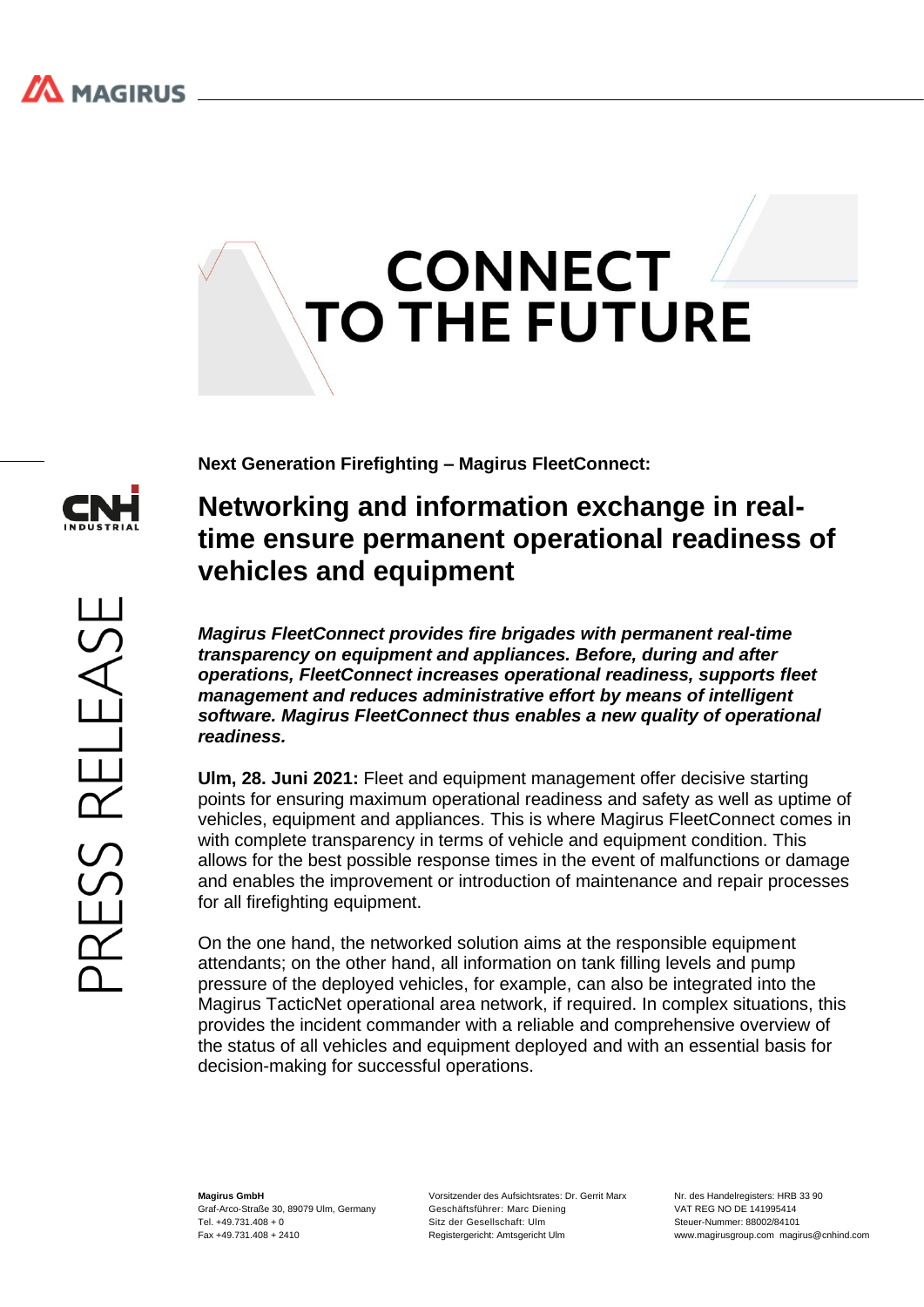#### **Before, during and after the operation**

Magirus FleetConnect allows real-time information exchange between equipment and systems. With the permanent or current status of vehicles and equipment as well as the provision of various functions and services, equipment attendants can, for example, ensure the full potential of the available technology before, during and after operations and relieve the firefighters. Hereby, the gap between firefighter and vehicle including equipment can be reliably closed. Magirus FleetConnect thus offers valuable relief in the challenges and tasks of firefighters in everyday life to ensure constant operational readiness. In addition, the time-consuming administrative effort before and after an operation is reduced to a minimum by FleetConnect operation reports.

FleetConnect covers all phases in the life cycle of the vehicle and supports the equipment attendants in achieving maximum operational readiness permanently and reliably. If required, Magirus as the manufacturer can be integrated into the functionalities of FleetConnect by the user. This not only enables maintenance or repair instructions and remote diagnosis even before a maintenance or damage event occurs, but also the correspondingly early ordering of any spare parts that may be required.

"Magirus FleetConnect ensures constant operational readiness of the equipment, creates control and safety on all levels and thus offers our customers the opportunity to draw significantly more benefit from their current vehicles. This includes, for example, checking the completeness of the equipment, checking the filling levels of water and foam tanks or fuel supplies, and – sometimes life-saving – checking whether breathing protection systems are safely loaded in the vehicle and ready for use. In addition, the integration of Magirus maintenance and repair diagnostics increases the long-term operational readiness, fleet availability and service life of the vehicles," emphasises Marc Diening, Chief Executive Officer of Magirus.

### **Next Generation Firefighting**

The globally proven Magirus vehicle technology forms the basis of all future Magirus technologies. With the new generation of turntable ladders with SmartControl, FleetConnect and TacticNet, Magirus demonstrates a product portfolio with intelligent networking of all relevant areas. This digital-innovative evolution sets new standards for the operational capability, effectiveness and safety of fire brigades. Magirus will consistently pursue this path in the coming years and thus provide fire brigades all over the world with the most modern and reliable technology.